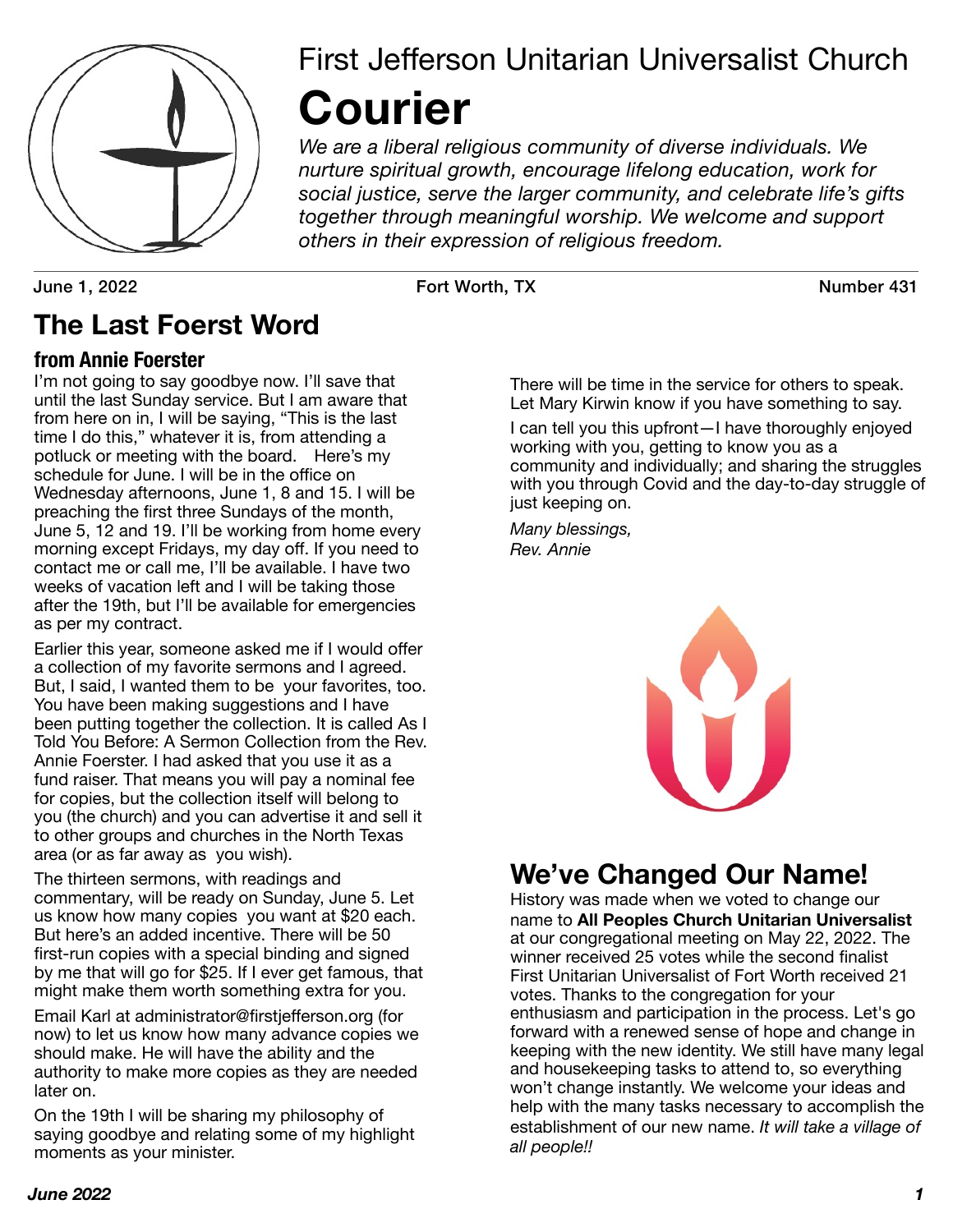# **Worship**

### *Join us Sundays at 11am in the Sanctuary or on Facebook or YouTube*

### **May 29**

### *Spring Choir Concert*

### **The First Jefferson Choir, directed by Michael**

**Nguyen**, will perform a medley of songs from The Secret Garden. The book was written in 1911 by Frances Hodgson Burnett, and recast as a Broadway musical in 1991 by Lucy Simon and Marsha Norman. A young orphan girl, Mary, goes to live with a wealthy uncle, who is himself mourning the death of his wife Lily in childbirth. In his grief, he avoids most contact with his son, Colin, who believes that he also is doomed to an early death, and rarely leaves his bed. Mary discovers her aunt Lily's abandoned garden and begins, with the help of a local boy, Dickon, to restore it. They are soon joined in this effort by Colin, and as the three children bring the garden back to life, their own damaged lives, and that of the uncle, are also restored.

#### **June 5**

### *Celebrating Blessings*

#### **The Reverend Annie Foerster**

This is the last of the Soul Matter topics for the fiscal year. The children will be talking about this topic as well. We'll be looking at both the meaning of blessings in our lives and the practice of celebrating. When life gets tough, we often forget to look for the former and observe the latter. Let's make them a habit.

### **June 12**

### *Buddha, Once More*

#### **The Reverend Annie Foerster**

When Buddha found his response to life's difficulties, he began to preach about it immediately. He made it easy for people to remember—just four pillars (life can be tough, that can be overcome, you can do it and I'll tell you how) and an eightfold path of moderation (the how). He left one more numbered plan for practicing a life of goodness and kindness call the ten Paramitras (or perfections). Easy-peasy, we should all be Buddhists. Except…being human you will often stumble, forget or fall back into old habits. Practice is the name of the game, but with his lists and his tolerance for imperfection, Buddha says life can be fun.

### **June 19**

#### *Saying Goodbye*  **The Reverend Annie Foerster**

I don't know anyone who likes saying goodbye. I think of some of the final episodes of epic TV shows and remember they were either so good they made you cry or so bad you wanted to throw you shoe at the screen—or both. I'll try for something in the middle, but remember this—it will be a two-way effort. I'll bring the tissues; please wear your softest slippers.

### **June 26**

#### *The GA 2022 Sunday Morning Worship*  **11:30 a.m. Central**

We will watch the General Assembly Sunday morning worship live from Portland OR. The Rev. Gretchen Haley, Senior Minister of the Foothills Unitarian Universalist Church in Fort Collins, CO will lead the service. In a change from our typical Sunday schedule, we'll meet at 10:30 a.m. for coffee and conversation before we gather in the sanctuary for worship.

# **A New Vision**

While we are used to pasting possibilities on the patio windows and voting for our choices, why don't we do this? Why don't we create a new vision for the congregation—a statement that will be an inspiration to work toward?

Paul Schattman has lent us his colored pens and streaming papers and, beginning on June 5, you will find some suggestions for what this congregation, now under a new name, might foresee for the future —five years, ten years, or more down the road.

For instance you might envision A full-time church with full-time leadership. Or, A church that makes a difference in the surrounding community. Or, Striving for Peace and Justice.

After a few weeks and your brilliant, creative suggestions, you can hold a vote. This time you wouldn't have to narrow the choice down to one idea. Before I leave, I will find someone (or you, yes you, might just volunteer) to agree to wordsmith the final choices into a Vision Statement. Perhaps it could be made official at the November Congregational Meeting.

*Make it so, Rev. Annie Foerster* 

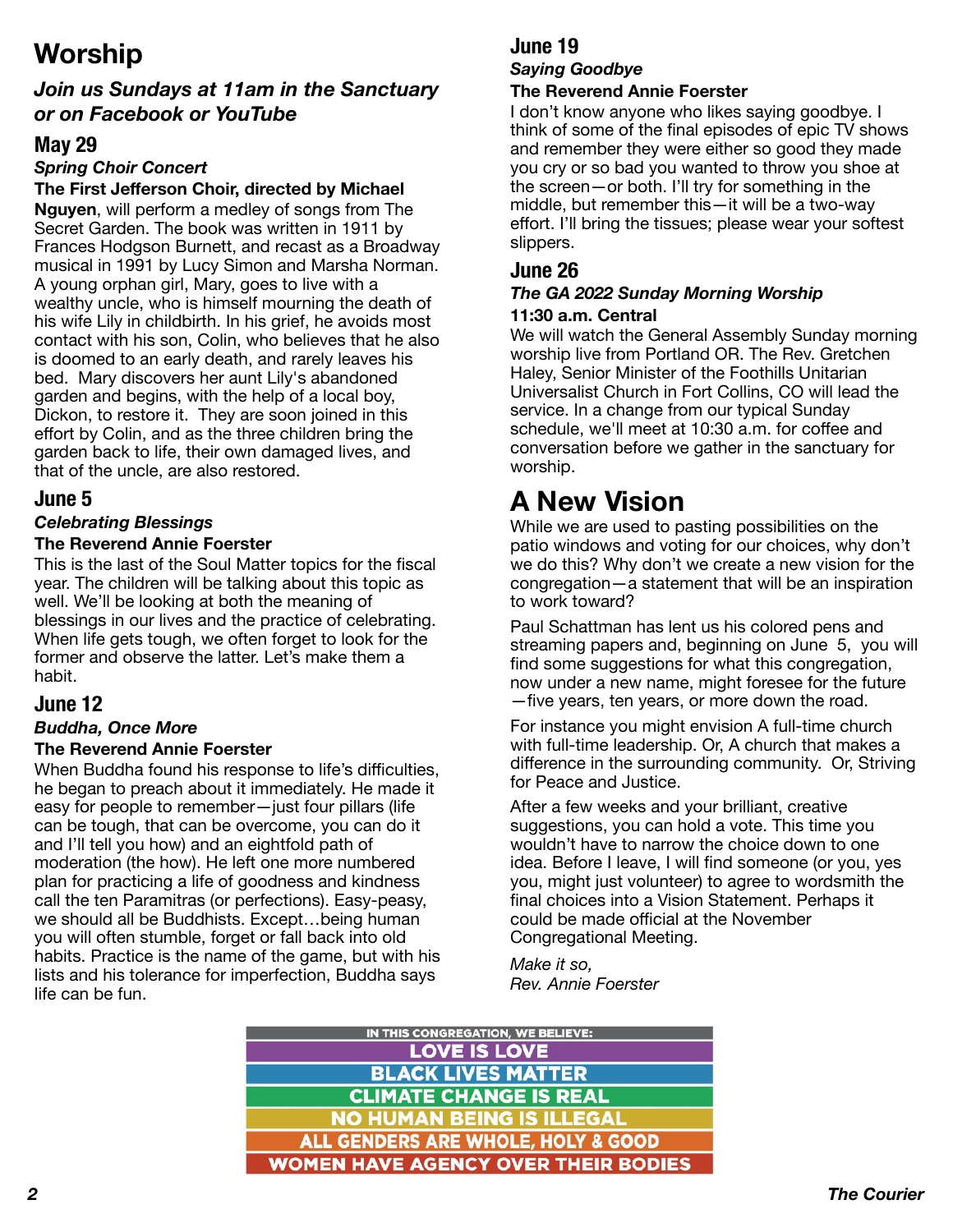# **Religious Education News**

### **We are lifelong learners**

*"When you inhale and when you exhale breathe the possibility of another world into the 37.2 trillion cells of your body until it shines with hope.*

*Then imagine more." ~Aurora Levins Morales* 

Our world is on fire in so many ways; it's easy to get frightened, tired, and demoralized. But, another world really is possible. I invite you to read the entire poem, V'ahavta (*<http://www.auroralevinsmorales.com/>* blog/vahavta), which is excerpted above.

*All programming begins at 9:45 am on Sunday mornings.* 

#### **Children and Youth Programming**

*May 29th—Memorial Day.* Celebration of the end of the congregational year and the beginning of summer! We will have both indoor and outdoor games for children and youth. In the spirit of celebration, children and youth have the option to attend the choir concert during the worship OR to keep the games going.

Summer programming will consist of an all-ages space with various activity stations to engage our children and youth (and adult helpers) in a relaxed learning environment of PLAY and FUN. Questions? Interested in helping out? Please email me at firstjeff[re@gmail.com](mailto:firstjeffre@gmail.com).

After the first hour, all children and youth should join their parents in the sanctuary. Children and youth over eight years old would attend the entire worship service. Children eight and under may stay with their parents in the sanctuary or they may, after the story for all ages, engage in supervised play in the nursery.

#### **Adult Programming**

We offer different opportunities every Sunday:

*May 29th—Memorial Day.* In keeping with the holiday, programming will be relaxed and informal (or you can join the children and youth in games!).

*June 5th—Unitarian Universalist Ethics.* Following the curriculum What We Choose we will consider our guiding principles for moral decisions and examine how we each, individually, decide what is right.

*June 12th—Social Justice Sunday.* We will discuss recent events, as well as historical developments in Fort Worth, that influence and affect the lives of Texans. These conversations open up ways we can make a difference and change our future.

*June 19th—Grounding in Relationship.* Cultivating relationships and engaging in joyful, playful time together provides grounding and support as we work for justice.

*June 26th—Soul Matters Sunday.* Drawing on the monthly theme Nurturing Beauty, we will take time to engage our individual spiritual life, hear each other's stories and build deeper connections with one another.

#### **Teacher Appreciation**

So many individuals have given their time and talent to provide Children, Youth, and Adult RE to the congregation this spring. Please send me notes about things that you have learned from them, or things that have touched your heart. I will be incorporating them into gifts for our wonderful teachers. Mark your calendars now to attend worship on June 5, where we will have a short ritual to show appreciation for the teachers who have made the spring RE program possible.

*Sarah Berel-Harrop, DRE, re@firstjeff[erson.org](mailto:re@firstjefferson.org)*

# **Adventures in Religion**

*March 20, 2022, through January 29, 2023* 

*Sophia Lyon Fahs Room, 9:45AM* We explore world religions. We are discussing *The Bible: a Biography*, by Karen Armstrong. Atlantic Monthly Press, New York, 2007. Hardback: ISBN-10: 0-87113-969-3 and ISBN-13: 978-0-87113-969-6. We read out loud together. No need to read in advance. "*Acclaimed historian Karen Armstrong discusses the conception, gestation, and life of history's most powerful book." (Goodreads)* Contact: Marian Wendel, [mwendel@netzero.net](mailto:no_reply@apple.com).

#### **This Month's Estimated Preview**

 Chapter 4: Midrash Chapter 5: Charity

## **Book Discussion Group**

The First Jefferson book discussion group is currently meeting via Zoom on the following dates. We read and discuss a variety of books: fiction, nonfiction, classics, mysteries, historical, etc. Suggestions for books are encouraged. For information, contact Joan Carey 817-217-5905.

### **Upcoming Titles:**

**Thursday, May 26 at 7pm(Central) via ZOOM—***The Lincoln HIghway* by Amor Towles [fiction]

**Thursday, June 23 at 7pm(Central) via ZOOM—** *Once I Was You* by Maria Hinojosa [nonfiction]

**Thursday, July 28 at 7pm(Central) via ZOOM—** *One Hundred Years of Solitude*by Gabriel Garcia Marquez [fiction]